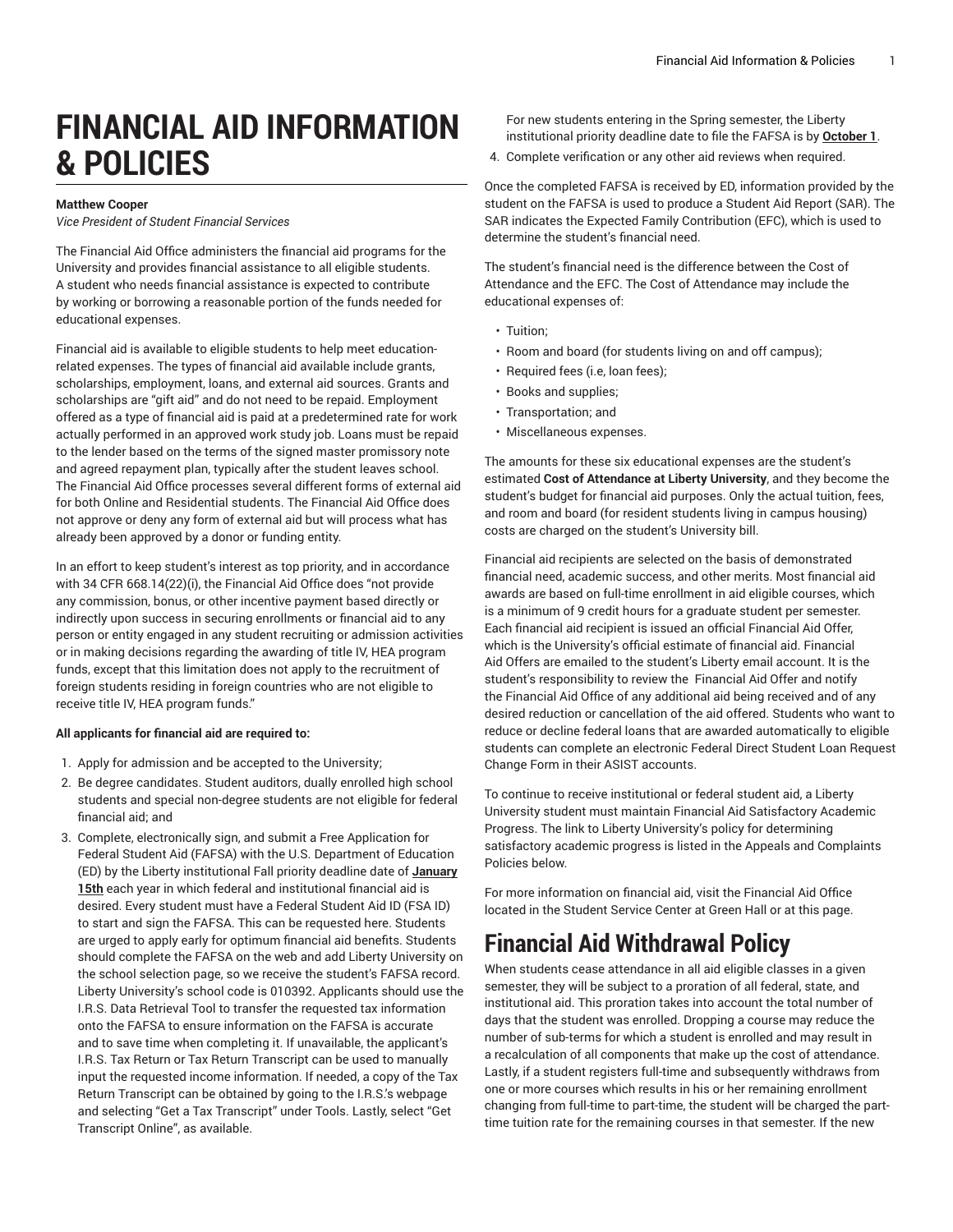tuition rate results in a balance, the student is responsible for paying this balance.

The full policy statement and procedures are published in the [Policy](https://wiki.os.liberty.edu/display/IE/12.1.0.0+2022-23+Financial+Aid+Withdrawal+Policy/) [Directory](https://wiki.os.liberty.edu/display/IE/12.1.0.0+2022-23+Financial+Aid+Withdrawal+Policy/) online.

# **Financial Aid Repeat Policy**

Federal regulations limit the amount of federal aid that can be used when repeating a course that has previously been passed with any grade higher than an "F".

The full policy statement and procedures are published in the [Policy](https://wiki.os.liberty.edu/display/IE/3.2.3.0+2022-23+Financial+Aid+Repeat+Coursework+Policy/) [Directory](https://wiki.os.liberty.edu/display/IE/3.2.3.0+2022-23+Financial+Aid+Repeat+Coursework+Policy/) online.

# **Financial Aid Disbursement Policy**

Disbursing aid is the process in which the school pays funds directly to the student's school account from either internal or external aid sources, which is different from a refund. Financial aid is disbursed 21 days after the student becomes eligible.

The full policy statement and procedures are published in the [Policy](https://wiki.os.liberty.edu/display/IE/10.0.0.0+Financial+Aid+Disbursement+Policy/) [Directory](https://wiki.os.liberty.edu/display/IE/10.0.0.0+Financial+Aid+Disbursement+Policy/) online.

Additional information regarding how disbursements work including examples can be found on our [Financial Aid Disbursement webpage.](https://www.liberty.edu/student-financial-services/payments/financial-aid-disbursement/)

## **Consumer Information Statements**

Liberty University, as permitted by federal regulation [34 CFR 668.41], electronically disseminates consumer information, including the Jeanne Clery Disclosure of Campus Security Policy and Campus Crime Statistics Act information. Upon request, the institution will provide a free paper copy. Anyone signing or processing financial aid forms or seeking information or assistance at Liberty University must read, understand, and comply with the requirements disclosed.

The full policy statement and procedures are published in the [Policy](https://wiki.os.liberty.edu/display/IE/4.0.0.0+Liberty+University+Financial+Aid+Consumer+Information/) [Directory](https://wiki.os.liberty.edu/display/IE/4.0.0.0+Liberty+University+Financial+Aid+Consumer+Information/) online.

#### **Examples of Important Consumer Information**

- Campus Crime Reporting and Statistics including:
	- Emergency Notification Procedures
	- Fire Safety Reporting
	- Hate Crimes Reporting
	- Missing Student Reporting Procedures
- Completion and Persistence Rates Information
- Constitution and Citizenship Day Information
- Drug Abuse and Prevention Program Information
- Equity in Athletics Disclosure Act Information
- Peer-2-Peer File Sharing Policy
- "Red-Flag" Rule (Identity Theft) Information
- Returning Service Members Policy
- Textbook Price and Cost Calculator Information
- Voter Registration Information

## **Student Rights and Responsibilities**

Information about a student's rights and responsibilities regarding financial aid eligibility may be found in the Financial Aid Consumer Information Policy, which is published in the Policy [Directory](https://wiki.os.liberty.edu/display/IE/4.0.0.0+Liberty+University+Financial+Aid+Consumer+Information/) online.

### **Award Terms and Conditions**

The full policy statement and procedures are published in the [Policy](https://wiki.os.liberty.edu/display/IE/4.1.9.0+2022-23+Award+Terms+and+Conditions/) [Directory](https://wiki.os.liberty.edu/display/IE/4.1.9.0+2022-23+Award+Terms+and+Conditions/) online.

### **Enrollment Levels and Types**

The full policy statement and procedures are published in the [Policy](https://wiki.os.liberty.edu/display/IE/3.2.1.0+Enrollment+Levels+and+Types+Policy/) [Directory](https://wiki.os.liberty.edu/display/IE/3.2.1.0+Enrollment+Levels+and+Types+Policy/) online.

### **Federal Title IV Student Aid Programs Eligibility for Federal Aid**

To receive federal aid, a student must:

- Be a United States Citizen or eligible non-citizen;
- Demonstrate financial need (except for certain loans);
- Have a high school diploma, a General Education Development (GED) certificate, or have completed a federal aid eligible homeschool program;
- Be enrolled or accepted for enrollment as a regular student working toward a degree or certificate in an eligible program;
- Certify that you are not in default on a federal student loan and do not owe money on a federal student grant;
- Have a valid Social Security Number;
- Maintain satisfactory academic progress once in school;
- Certify that you will use federal student aid only for educational purposes.

#### **Federal TEACH Grant Summary**

The Federal TEACH grant program is the first federal grant program that requires a service agreement and has the potential of converting to an unsubsidized loan with compounded interest from the original disbursement date. The full policy, statement and procedures are published in the Policy [Directory](https://wiki.os.liberty.edu/display/IE/3.3.4.0+Federal+TEACH+Grant+Policy/) online.

#### **Federal Direct Student Loans**

Federal Direct Student Loans are loans available to students who are enrolled at least halftime that do not require a credit check. Graduate students may be eligible for unsubsidized loan funds in which the student pays the interest while in school. The student has the option to capitalize the interest (add it to the principle) while in school or making payments on the interest while in school. Repayment begins six (6) months after students graduate, withdraw, break enrollment, or drop below half-time status. We encourage all borrowers to only borrow what is needed to cover educational expenses. Additional information regarding Federal Direct Student loans can be found on our general loan [webpage](https://www.liberty.edu/student-financial-services/loans/) and our loan consumer information [webpage](https://www.liberty.edu/student-financial-services/consumer-information/loans/).

### **Federal Direct Graduate PLUS Loan**

A federal loan program, the Federal Direct Graduate PLUS Loan is a federally backed student loan, guaranteed by ED. The Federal Direct Graduate PLUS Loan is a credit-based loan, unlike the Federal Direct Student Loans and requires a student to be enrolled at least half-time. Additionally, the Graduate PLUS Loan can cover educational expenses up to the cost of attendance, less other financial aid. We encourage all borrowers to only borrow what is needed to cover educational expenses.

Additional information regarding the Federal Direct PLUS loans can be found on our [general loan webpage](https://www.liberty.edu/student-financial-services/loans/) and our loan consumer information [webpage.](https://www.liberty.edu/student-financial-services/consumer-information/loans/)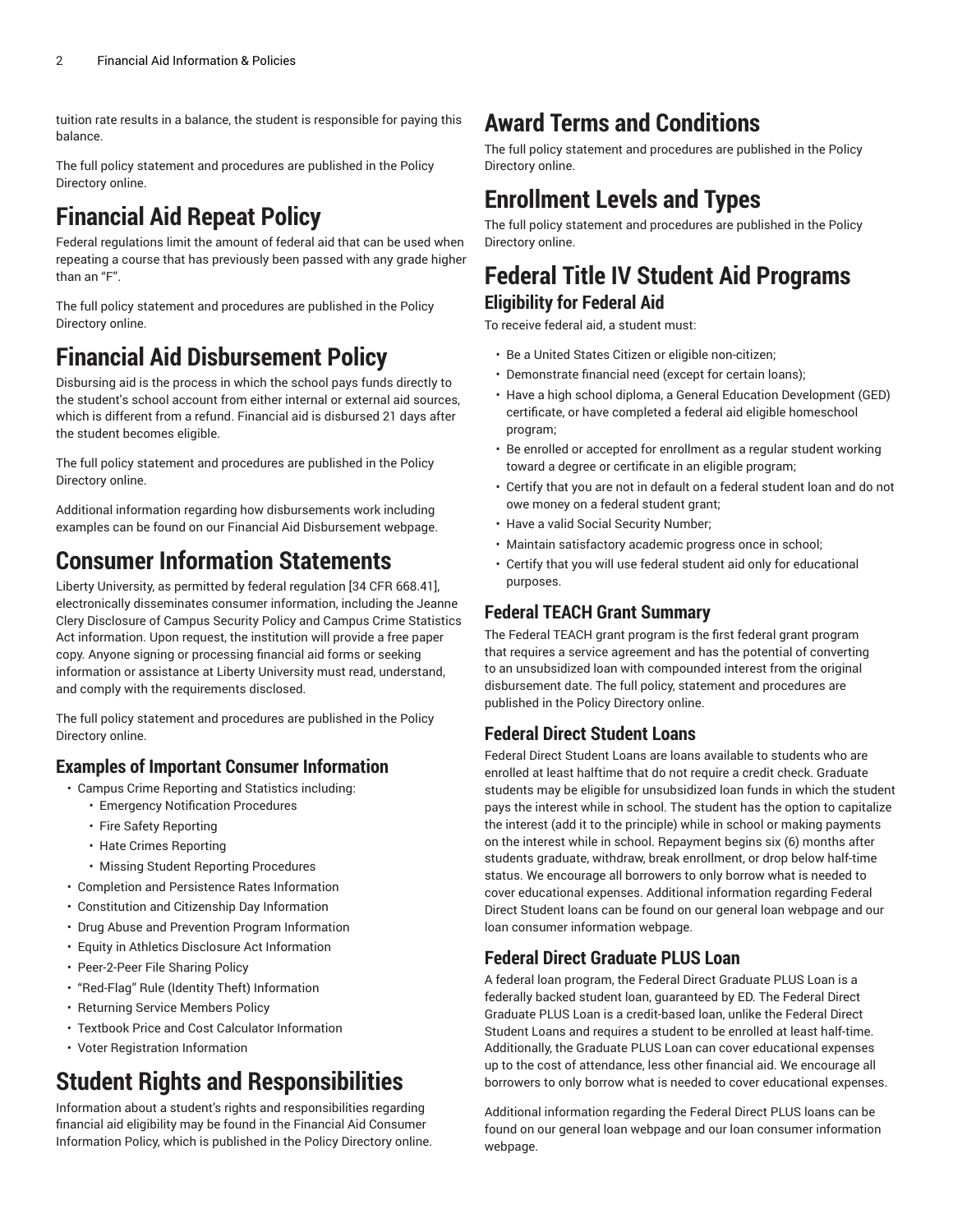#### **Federal Work Study (FWS)**

The Federal Work Study program provides part-time employment opportunities for students who have a demonstrated financial need based on the FAFSA. Students are paid on an hourly basis; pay will be at least the current federal minimum wage. The total amount of aid a student receives from both federal and non-federal sources cannot exceed financial need. The \$5,000 Federal Work Study funds cannot be applied toward initial Financial Check-In. Students who earn Federal Work Study wages will not have this income count against them in their EFC on the following year's FAFSA. The full policy statement and procedures are published in the Policy [Directory](https://wiki.os.liberty.edu/display/IE/3.3.3.0+Federal+Work+Study+Program+Policy/) online.

### **Virginia Student Aid Programs Virginia Tuition Assistance Grant Program (VTAG)**

Established in 1972, the Virginia Tuition Assistance Grant Program (VTAG) is designed to assist Virginia residents who attend accredited private, non-profit colleges and universities in Virginia. Graduate students enrolled in a program related to health professions (CIP code 51 programs) may be eligible. The VTAG is authorized in Chapter 4.1 Section 23-38.11 through 18 of the Code of Virginia as the Tuition Assistance Grant Act.

Applications must be submitted to the Financial Aid Office before the published annual deadline of July 31 in order to be considered for the maximum award amount. Award amounts for the 2021-2022 academic year are as follows:

- Residential Graduate Amount: \$2,200
- Online Graduate Amount: \$1,100
- Grandfathered Online Graduate Amount: \$1,700

Award amounts for the 2022-2023 academic year have not yet been released. Additional information can be found on our VTAG [webpage.](https://www.liberty.edu/student-financial-services/vtag/)

### **Liberty University Scholarships The General Scholarship Rule (GSR)**

The full policy statement and procedures are published in the [Policy](https://wiki.os.liberty.edu/display/IE/3.5.4.0+2022-23+General+Scholarship+Rule+Policy/) [Directory](https://wiki.os.liberty.edu/display/IE/3.5.4.0+2022-23+General+Scholarship+Rule+Policy/) online.

For additional information about Liberty University institutional scholarships, please visit our scholarships [webpage.](https://www.liberty.edu/student-financial-services/scholarships/)

#### **Outside Scholarships**

Outside scholarships are scholarships that students will use as additional funding. Scholarships may be awarded from foundations, churches, retail businesses, etc. Additional information about outside scholarships can be found on our [external aid webpage.](https://www.liberty.edu/student-financial-services/external-aid-processing/)

### **Standard Corporate Tuition Assistance**

Standard Corporate Tuition Assistance is when an employer pays Liberty University directly for classes during the semester.

The student must contact his Human Resources department for information concerning continuing education benefits. Details about eligibility requirements and processing Standard Corporate Tuition Assistance can be found on our external aid [webpage.](https://www.liberty.edu/student-financial-services/external-aid-processing/)

#### **Reimbursements**

Students who receive tuition benefits after they have completed their courses may request a receipt from the Student Accounts Office at the end of the semester.

# **Appeal and Complaint Policies**

Policies and processes for residential and online students who wish to file a complaint or appeal their financial aid awards are published on our [Appeal and Complaints webpage.](https://www.liberty.edu/student-financial-services/account-appeals-complaints/) 

#### **Financial Aid Satisfactory Academic Progress Policy (SAP)**

This policy describes the **Financial Aid** Satisfactory Academic Progress requirements and is in addition to and operates separately from the **Academic** Satisfactory Progress requirements for each academic program.

The full policy statement and procedures are published in the [Policy](https://wiki.os.liberty.edu/display/IE/11.1.0.0+2022-23+Financial+Aid+Satisfactory+Academic+Progress+Policy/) [Directory](https://wiki.os.liberty.edu/display/IE/11.1.0.0+2022-23+Financial+Aid+Satisfactory+Academic+Progress+Policy/) online.

### **Institutional Scholarship Appeal Process**

A student may appeal the decision to cancel eligibility for a scholarship by sending a detailed, written and signed letter stating any mitigating circumstances to be considered. The full policy statement and procedures are published in the Policy [Directory](https://wiki.os.liberty.edu/display/IE/4.1.7.2+Institutional+Scholarship+Appeal+Process/) online.

#### **Financial Aid General Appeal for Assistance**

The full policy statement and procedures are published in the [Policy](https://wiki.os.liberty.edu/display/IE/4.1.7.1+Financial+Aid+General+Appeal+for+Assistance/) [Directory](https://wiki.os.liberty.edu/display/IE/4.1.7.1+Financial+Aid+General+Appeal+for+Assistance/) online.

#### **Virginia State Grant Appeal Process**

A formal appeal concerning the decision to deny approval for state grant eligibility may be filed by contacting the State Grants Supervisor in the Liberty University Financial Aid Office. The full policy statement and procedures are published in the Policy [Directory](https://wiki.os.liberty.edu/display/IE/4.1.7.4+Virginia+State+Grant+Appeal+Policy/) online.

#### **Federal Student Loan Appeal Process**

The full policy statement and procedures are published in the [Policy](https://wiki.os.liberty.edu/display/IE/4.1.7.5+Federal+Student+Loan+Appeal+Process/) [Directory](https://wiki.os.liberty.edu/display/IE/4.1.7.5+Federal+Student+Loan+Appeal+Process/) online.

#### **Submitting Complaints of Fraud, Waste, and Abuse to The Office of Inspector General**

Anyone suspecting fraud, waste or abuse involving ED funds or programs should contact the Inspector General's Office. The full policy statement and procedures are published in the Policy [Directory](https://wiki.os.liberty.edu/display/IE/4.1.7.6+Submitting+Complaints+of+Fraud,+Waste,+and+Abuse+to+the+Office+of+Inspector+General/) online.

#### **Athletic Scholarship Appeal**

The full policy statement and procedures are published in the [Policy](https://wiki.os.liberty.edu/display/IE/4.1.7.8+Athletic+Scholarship+Appeal/) [Directory](https://wiki.os.liberty.edu/display/IE/4.1.7.8+Athletic+Scholarship+Appeal/) online.

### **Continuing Education (CE) Appeal**

Employees who are not eligible to receive a portion of their CE benefits due to an unusual credit hour count, such as 5 hours, may appeal the denial of their eligibility for the first three credit hours of the five-hour course, if eligible, and pay for the remaining two out-of-pocket. The full policy statement and procedures are published in the Policy [Directory](https://wiki.os.liberty.edu/display/IE/4.1.7.7+Continuing+Education+Appeal/) [online.](https://wiki.os.liberty.edu/display/IE/4.1.7.7+Continuing+Education+Appeal/)